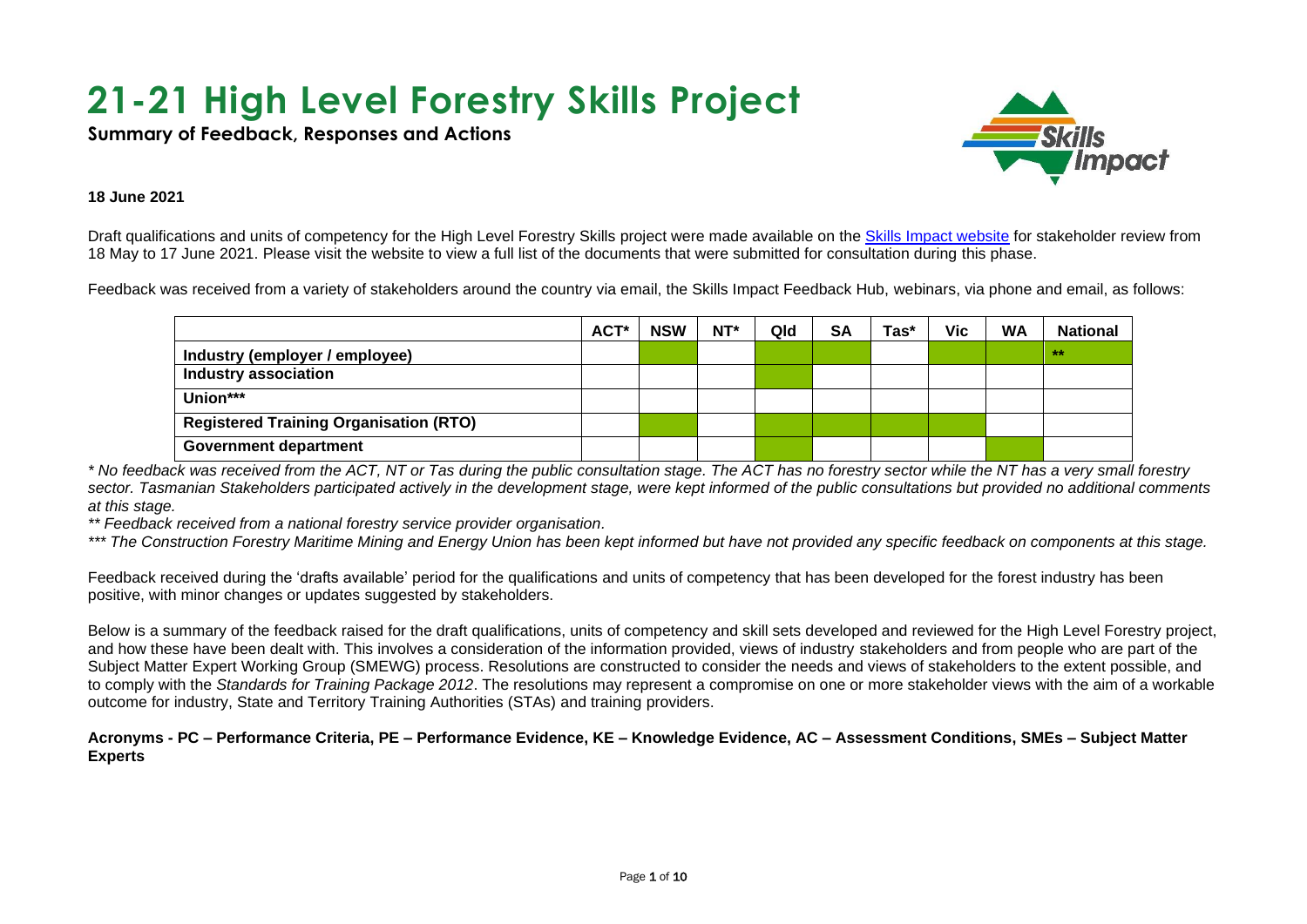Please use the menu below to navigate to the feedback you wish to view.

### Table of Contents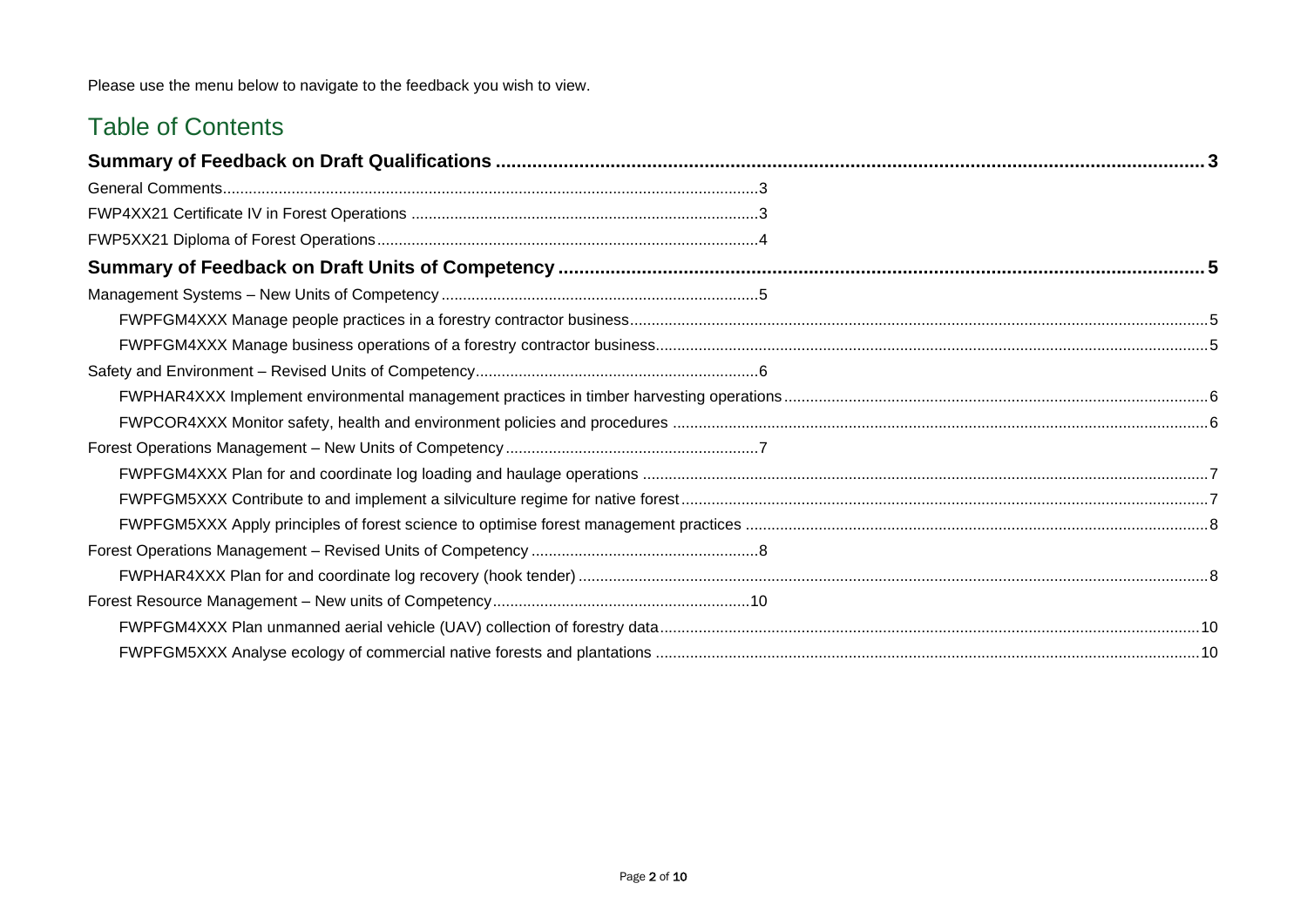# <span id="page-2-0"></span>Summary of Feedback on Draft Qualifications

# <span id="page-2-1"></span>General Comments

|                | <b>Stakeholder Comments and Identified Issues</b>                                                                            | <b>Consideration and Proposed Resolution</b> |  |
|----------------|------------------------------------------------------------------------------------------------------------------------------|----------------------------------------------|--|
| Industry (QLD) | Yes, I think the electives in the Cert IV and Diploma strike the<br>right balance from either approach to the qualification. | Thank you for your feedback and support.     |  |
| Industry (WA)  | The electives do cover what I would consider Cert IV and<br>diploma skills required.                                         | Thank you for your feedback and support.     |  |

### <span id="page-2-2"></span>FWP4XX21 Certificate IV in Forest Operations

|                                  | <b>Stakeholder Comments and Identified Issues</b>                                                                                                                                                                                                                                          | <b>Consideration and Proposed Resolution</b>                                                                                                                                                                          |
|----------------------------------|--------------------------------------------------------------------------------------------------------------------------------------------------------------------------------------------------------------------------------------------------------------------------------------------|-----------------------------------------------------------------------------------------------------------------------------------------------------------------------------------------------------------------------|
| Government<br>Department<br>(WA) | The qualification outline for FWP4XX21 Certificate IV in Forest<br>Operations lists the unit -<br>FWPFGM4XXX Manage a forestry contractor business.<br>There is a unit outline for: FWPFM4XXX Manage business<br>operations of a forestry contractor business. Are these the<br>same unit? | Thanks for picking up this error. It is the same unit. The title changed during<br>development but not updated in the qualification. The qualification has been<br>updated to reflect the correct/current unit title. |
| RTO (VIC)                        | Is FWPFGM4XXX Manage a forestry contractor business the<br>correct title?                                                                                                                                                                                                                  | Thanks for picking up this error. The qualification has been updated to<br>reflect the correct/current unit title - Manage business operations of a<br>forestry contractor business.                                  |
|                                  | Some of the PUA units have prerequisites and are not in the<br>elective list.                                                                                                                                                                                                              | Thanks for bringing this to our attention. PUA prerequisite units have been<br>listed in the electives.                                                                                                               |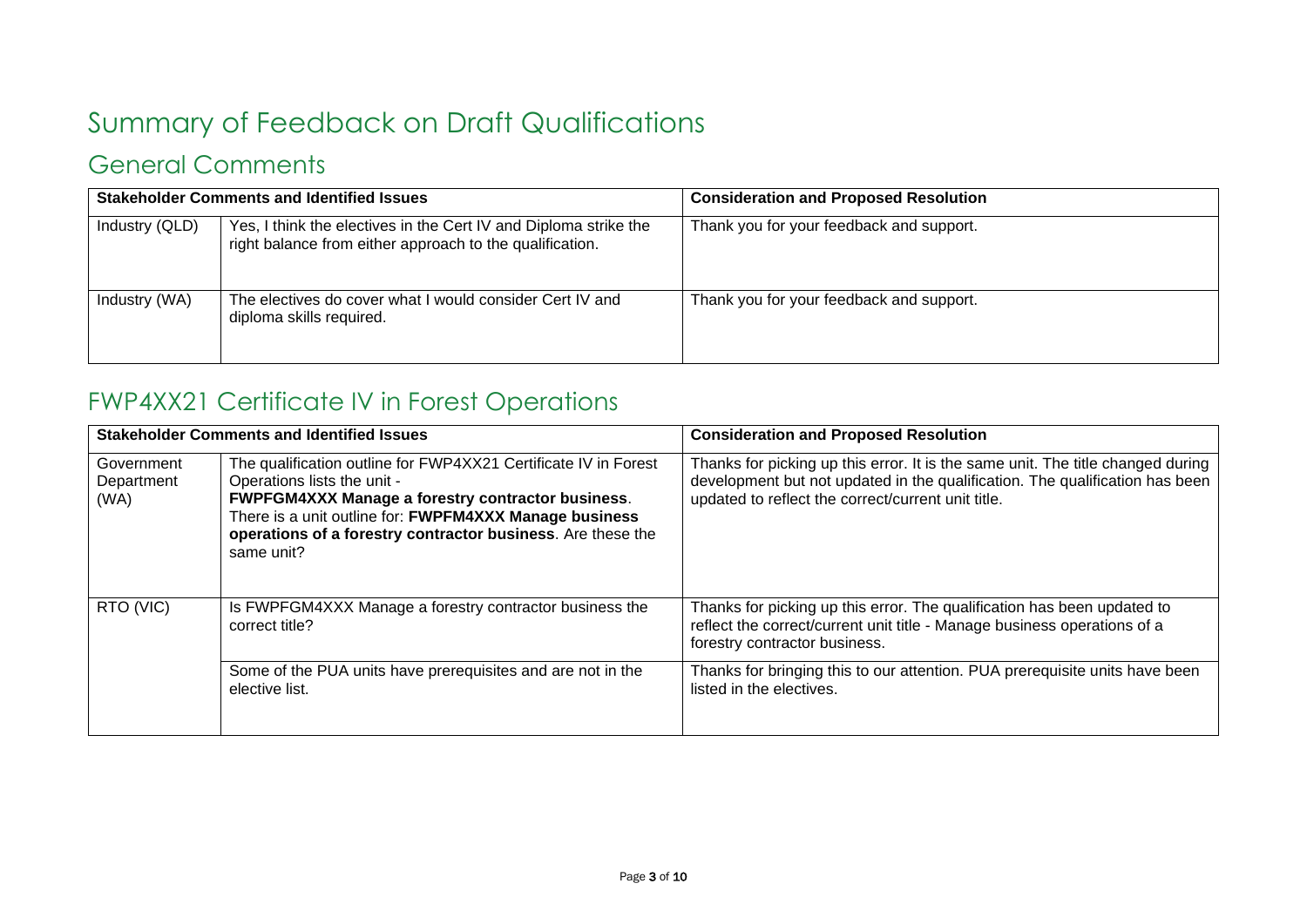# <span id="page-3-0"></span>FWP5XX21 Diploma of Forest Operations

|                | <b>Stakeholder Comments and Identified Issues</b>                                                                                                                                                                                                                                                                                                                                                                                                                                                                                                                                                                                                                                                                                                                                                                                                                                                                                                                                                                                                                                                                                                                                                                                                                                                                                                                                                                                                                                                                                                                                                          | <b>Consideration and Proposed Resolution</b>                                                                                                                                                                                                                                                                                                                                                                             |
|----------------|------------------------------------------------------------------------------------------------------------------------------------------------------------------------------------------------------------------------------------------------------------------------------------------------------------------------------------------------------------------------------------------------------------------------------------------------------------------------------------------------------------------------------------------------------------------------------------------------------------------------------------------------------------------------------------------------------------------------------------------------------------------------------------------------------------------------------------------------------------------------------------------------------------------------------------------------------------------------------------------------------------------------------------------------------------------------------------------------------------------------------------------------------------------------------------------------------------------------------------------------------------------------------------------------------------------------------------------------------------------------------------------------------------------------------------------------------------------------------------------------------------------------------------------------------------------------------------------------------------|--------------------------------------------------------------------------------------------------------------------------------------------------------------------------------------------------------------------------------------------------------------------------------------------------------------------------------------------------------------------------------------------------------------------------|
| Industry (SA)  | Astounded that there are no entry requirements for this. Year 12<br>math's, cost accounting and biology. These basics will allow for<br>a better understanding of mensuration, nutrient cycling etc.                                                                                                                                                                                                                                                                                                                                                                                                                                                                                                                                                                                                                                                                                                                                                                                                                                                                                                                                                                                                                                                                                                                                                                                                                                                                                                                                                                                                       | Thank you for your comments.<br>Because entry requirements must be achieved prior to commencing the<br>qualification, they should not create unnecessary barriers to entry.<br>In general, Year 12 is not required for admission to Diploma and higher<br>education courses. The majority of training providers, however, strongly<br>advise students enrolling at these levels to have at least a Year 12<br>education. |
| Industry (QLD) | Not supportive of reducing the total units required to complete<br>the qualification from 14 to 12.<br>I was comfortable where we left the discussion previously of<br>increase the unit to I believe 14 or 15 units at the time. My<br>concern would be that we are potentially talking about only 10<br>forestry related units being required given that 2 could come<br>from other training packages. This may be even less should a<br>person elect to do all 4 Leadership & Personal Effectiveness<br>units. Effectively a person could complete a forestry related<br>Diploma and only be required to complete 6 forestry relevant<br>units.<br>Whilst I would be much more comfortable with a 12 (or 13) + 2<br>approach, I could live with a 12 + 0 approach whereby all units<br>must be derived from the FWP. Regardless, in hindsight I would<br>like to see the Leadership & Personal Effectiveness be its own<br>group in the package rules whereby only 2 units could be taken<br>from that Group. With a $12 + 2$ approach, and the Leadership &<br>Personal Effectiveness group being separate, this would ensure<br>that a person completes 10 (or 8 should we end up with a $12 + 0$<br>model) forestry relevant units; a position where I would be more<br>comfortable.<br>For the sake of completeness I do note that Manage Contracts<br>and Write Reports do remain in the Operational Planning &<br>Contract Management grouping however remain comfortable<br>with this. These are both areas that, particular graduates, need<br>additional support in when joining our business. | Thank you for your comments. Suggestion adopted as follows:<br>Leadership & Personal Effectiveness has been placed under a new<br>group - Group D; and<br>A maximum of 2 units will be allowed to be selected from Group D.<br>No more than 1 unit may be imported from any currently endorsed<br>Training Package or accredited course.                                                                                 |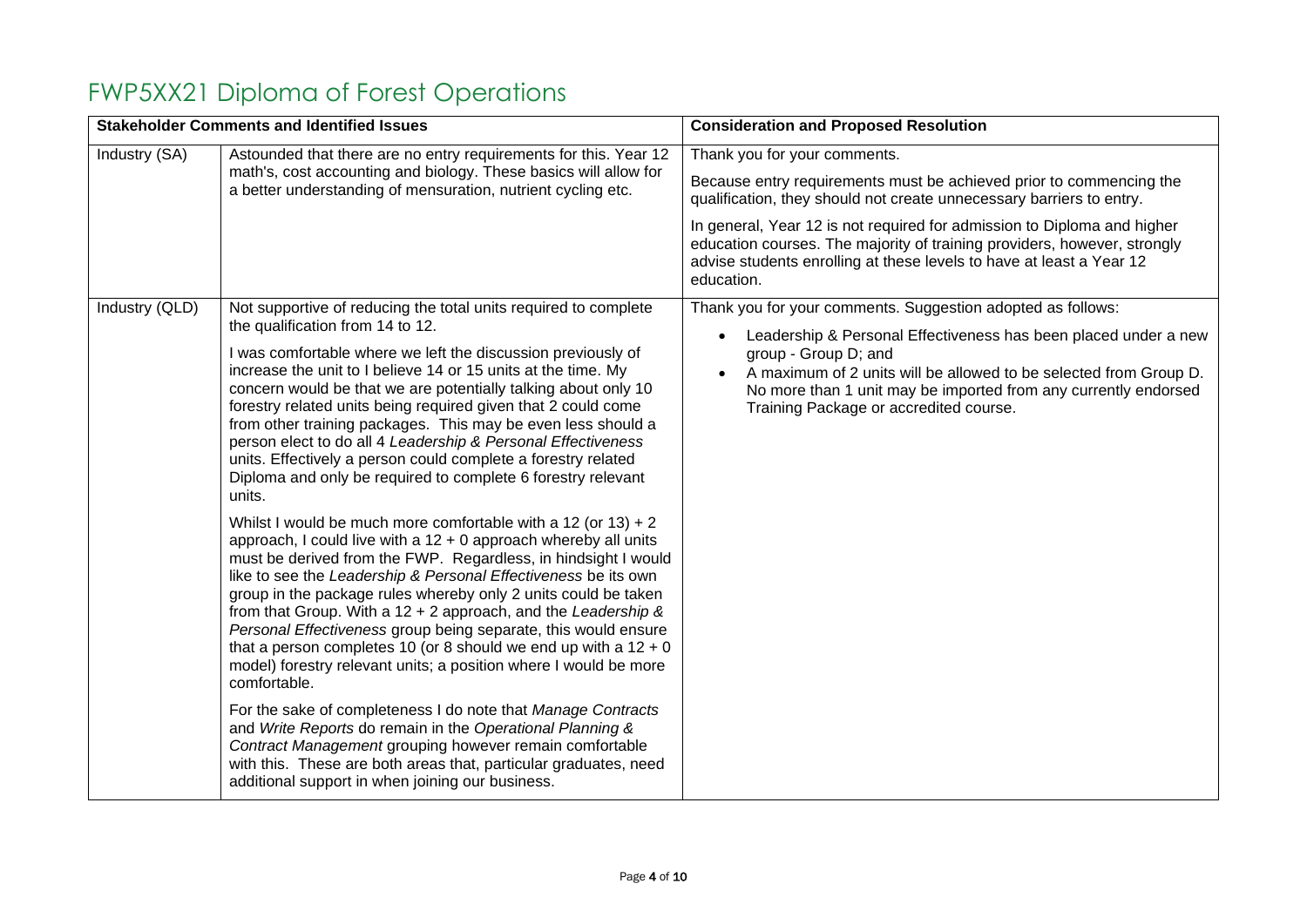# <span id="page-4-0"></span>Summary of Feedback on Draft Units of Competency

# <span id="page-4-1"></span>Management Systems – New Units of Competency

### <span id="page-4-2"></span>FWPFGM4XXX Manage people practices in a forestry contractor business

| <b>Stakeholder Comments and Identified Issues</b> |                                                                                                                                                                           | <b>Consideration and Proposed Resolution</b>                                                                                                                                                                                                                                                                                                                                                                                                                                                                                                                                                                        |
|---------------------------------------------------|---------------------------------------------------------------------------------------------------------------------------------------------------------------------------|---------------------------------------------------------------------------------------------------------------------------------------------------------------------------------------------------------------------------------------------------------------------------------------------------------------------------------------------------------------------------------------------------------------------------------------------------------------------------------------------------------------------------------------------------------------------------------------------------------------------|
| RTO (QLD, NSW, SA)                                | Add new PC about reviewing staff policies and<br>assessing options for improving efficiency and<br>effectiveness of existing processes                                    | Thank you for your feedback. All of your suggestions have been adopted<br>and are now reflected in the unit version.                                                                                                                                                                                                                                                                                                                                                                                                                                                                                                |
|                                                   | Amend PC4.5 to clarify management strategies, i.e.<br>associated with the employee lifecycle                                                                              |                                                                                                                                                                                                                                                                                                                                                                                                                                                                                                                                                                                                                     |
|                                                   | Amend PE to clarify requirements and specify that<br>the individual has to review and identify<br>improvements to management aspects of a forestry<br>contractor business |                                                                                                                                                                                                                                                                                                                                                                                                                                                                                                                                                                                                                     |
|                                                   | Amend KE to simplify requirements                                                                                                                                         |                                                                                                                                                                                                                                                                                                                                                                                                                                                                                                                                                                                                                     |
| RTO (VIC)                                         | This unit appears to align more with an AQF 5<br>qualification level in terms of the application of skills<br>and knowledge.                                              | Thank you for your comment. This unit has been developed in response to<br>the specific outcomes identified by the Industry Reference Group for the<br>ForestFit Program as being essential to forestry contractor business<br>managers. These learning outcomes may be used as part of the industry-<br>based professional certification program. The unit has been included in the<br>Certificate IV because this qualification has also been updated to reflect the<br>job responsibilities of managers and crew leaders in forestry contractor<br>businesses. It will provide credit towards the qualification. |

### <span id="page-4-3"></span>FWPFGM4XXX Manage business operations of a forestry contractor business

| <b>Stakeholder Comments and Identified Issues</b> |                                                                                                                                                                                                   | <b>Consideration and Proposed Resolution</b>                                                                                                                                                                                                                                                                                                                                                                                                                                                                                                                                                                        |
|---------------------------------------------------|---------------------------------------------------------------------------------------------------------------------------------------------------------------------------------------------------|---------------------------------------------------------------------------------------------------------------------------------------------------------------------------------------------------------------------------------------------------------------------------------------------------------------------------------------------------------------------------------------------------------------------------------------------------------------------------------------------------------------------------------------------------------------------------------------------------------------------|
| RTO (VIC)                                         | AQF alignment question. Very wide range of KE -<br>almost a business qualification. Require cognitive<br>and communication skills to analyse and<br>synthesise (more aligned with a level 5 qual) | Thank you for your comment. This unit has been developed in response to<br>the specific outcomes identified by the Industry Reference Group for the<br>ForestFit Program as being essential to forestry contractor business<br>managers. These learning outcomes may be used as part of the industry-<br>based professional certification program. The unit has been included in the<br>Certificate IV because this qualification has also been updated to reflect the<br>job responsibilities of managers and crew leaders in forestry contractor<br>businesses. It will provide credit towards the qualification. |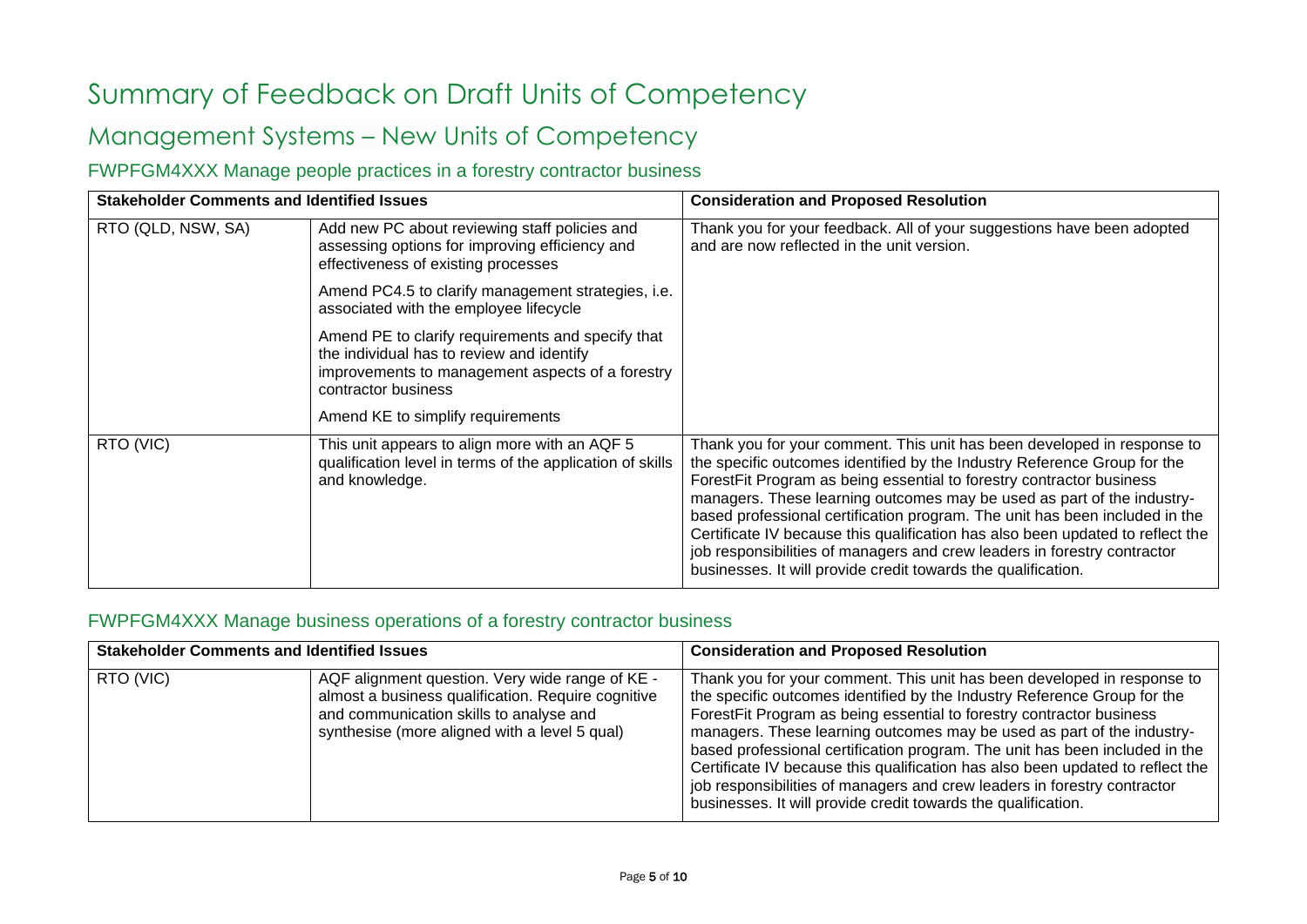# <span id="page-5-0"></span>Safety and Environment – Revised Units of Competency

### <span id="page-5-1"></span>FWPHAR4XXX Implement environmental management practices in timber harvesting operations

| <b>Stakeholder Comments and Identified Issues</b> |                                                                                                                                                                                                                                                | <b>Consideration and Proposed Resolution</b>                                                                                                                                                                                                                                                                                                                       |
|---------------------------------------------------|------------------------------------------------------------------------------------------------------------------------------------------------------------------------------------------------------------------------------------------------|--------------------------------------------------------------------------------------------------------------------------------------------------------------------------------------------------------------------------------------------------------------------------------------------------------------------------------------------------------------------|
| RTO (QLD, NSW, SA)                                | Add PCs for:<br>understanding regulatory consequences for<br>non compliance with environmental<br>management requirements in harvest plans<br>assessing root cause of non-compliance and<br>implement appropriate changes in work<br>practices | Thank you for your feedback. Suggestion adopted. Two new PCs (1.3 and<br>2.6) have been added as follows:<br>1.3 Recognise legislative, regulatory and business consequences<br>of non compliance with environmental management requirements<br>in harvest plans<br>2.6 Assess root cause of non compliance and implement<br>appropriate changes in work practices |
|                                                   | Amend PE to also suit students who are not directly<br>involved in managing harvesting operations                                                                                                                                              | Suggestion adopted. PE redrafted as follows:<br>There must be evidence that, on one occasion, the individual has<br>developed a management strategy for a timber harvesting<br>operation to minimise environmental impact and meet the<br>environmental management requirements specified in the relevant<br>harvest plan.                                         |

### <span id="page-5-2"></span>FWPCOR4XXX Monitor safety, health and environment policies and procedures

| <b>Stakeholder Comments and Identified Issues</b> |                                                                                                                                                                                                                                                         | <b>Consideration and Proposed Resolution</b>                                                                                                                                                                                                     |
|---------------------------------------------------|---------------------------------------------------------------------------------------------------------------------------------------------------------------------------------------------------------------------------------------------------------|--------------------------------------------------------------------------------------------------------------------------------------------------------------------------------------------------------------------------------------------------|
| <b>Government Department</b><br>(QLD)             | I have reviewed the units of competency and think<br>the mapping of the skills and knowledge has been<br>done very well.                                                                                                                                | Thank you for your feedback.                                                                                                                                                                                                                     |
| Industry (National)                               | Regarding the unit Title, this sounds like an audit or<br>similar, so presuming the candidates will be taught<br>how to audit and the sort of forms to be used when<br>"monitoring"?                                                                    | Thank you for your comment. Suggestion adopted. Application statement<br>was amended to clarify the scope of the unit as follows:<br>This unit is not intended to describe the skills required to undertake<br>a formal SHE audit of a worksite. |
| Industry (VIC)                                    | Regarding PC2.3, huge importance needs to be<br>placed on knowing SWP's, but as important is to<br>recognise when they are different than what is<br>happening on the ground "Work as imagined vs.<br>Work as done". SWP are often off the shelf Safety | Thank you for your comments. Suggestion adopted. PCs were amended<br>and added as follows:<br>2.2 Assess documented workplace instructions and procedures to<br>identify areas for improvement in relation to SHE risks and hazards              |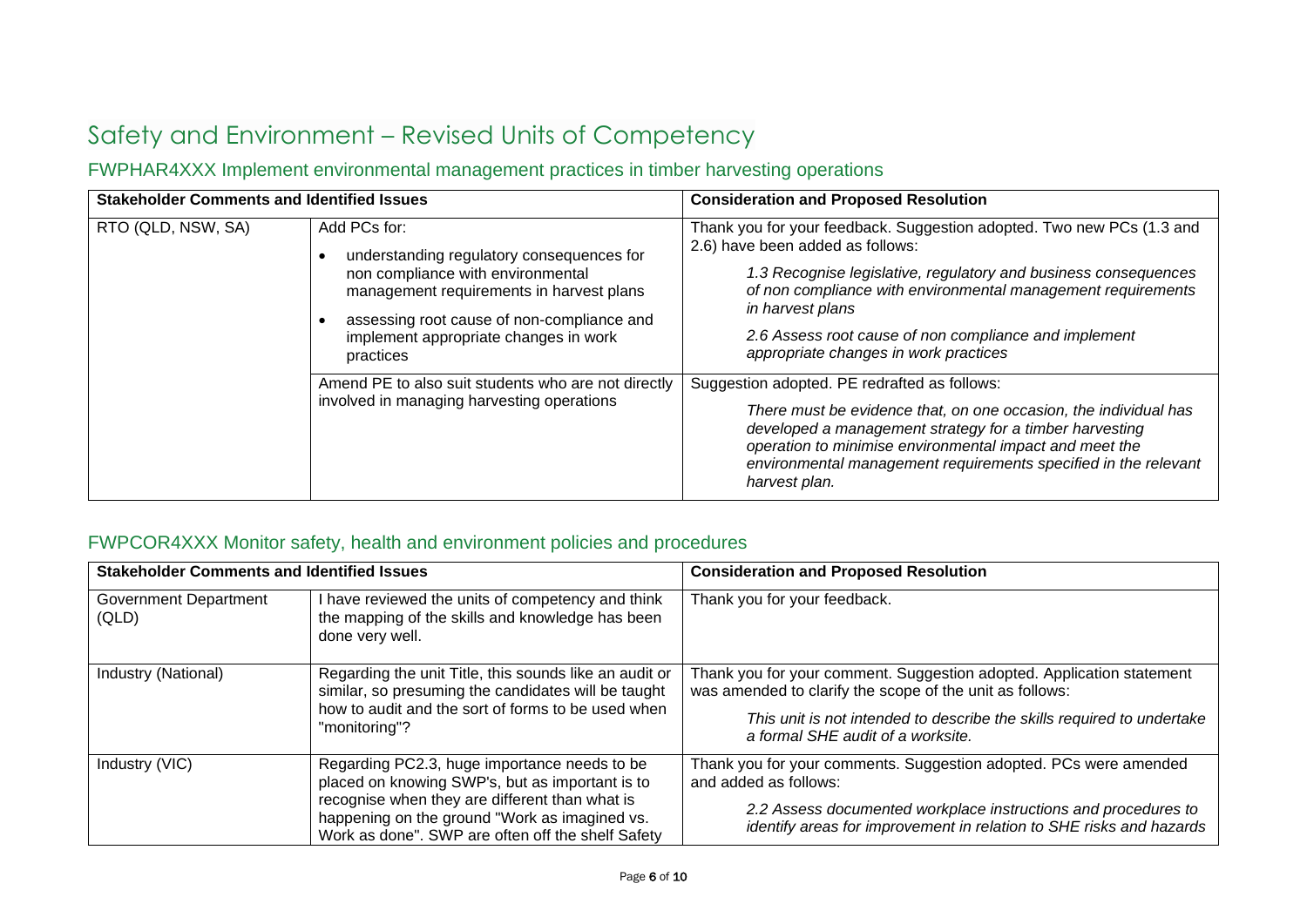|                | Mgt. System components and are never reviewed<br>or updated to reflect work as done for specific sites<br>or contractors. | 2.3 Observe actual onsite SHE work practices and make<br>suggestions or improvements to documented workplace<br>instructions and procedures<br>2.4 Support the implementation of changes to work instructions,<br>practices and procedures to mitigate SHE risks and hazards |
|----------------|---------------------------------------------------------------------------------------------------------------------------|------------------------------------------------------------------------------------------------------------------------------------------------------------------------------------------------------------------------------------------------------------------------------|
| Industry (NSW) | don't have any comments all looks good.                                                                                   | Thank you for your feedback and support.                                                                                                                                                                                                                                     |
| Industry (VIC) | All the [safety] units look good to me.                                                                                   | Thank you for your feedback and support.                                                                                                                                                                                                                                     |

### <span id="page-6-0"></span>Forest Operations Management – New Units of Competency

### <span id="page-6-1"></span>FWPFGM4XXX Plan for and coordinate log loading and haulage operations

| <b>Stakeholder Comments and Identified Issues</b> |                                                                                                                                                                                                   | <b>Consideration and Proposed Resolution</b>                                                                                                                                                                                                                                                                                                                                                                                                                                                                                                                               |
|---------------------------------------------------|---------------------------------------------------------------------------------------------------------------------------------------------------------------------------------------------------|----------------------------------------------------------------------------------------------------------------------------------------------------------------------------------------------------------------------------------------------------------------------------------------------------------------------------------------------------------------------------------------------------------------------------------------------------------------------------------------------------------------------------------------------------------------------------|
| Industry Association (QLD)                        | Regarding Element 2, Look to include an onsite<br>traffic management planning (development and<br>sign off on plans by all relevant parties) for<br>movement flows through the onsite work areas. | Thank you for your feedback. Suggestion adopted. Added a new PC as<br>follow to ensure safe and efficient movement flows through the onsite work<br>area according to onsite traffic management plan.<br>4.3 Coordinate implementation and monitoring of procedures to<br>ensure driver compliance with onsite traffic management plan<br>It is recognised that the development of onsite traffic management plan<br>could be a competency in itself. A relevant unit of competency may be<br>RIICWD503E Prepare traffic management plans and traffic guidance<br>schemes. |

#### <span id="page-6-2"></span>FWPFGM5XXX Contribute to and implement a silviculture regime for native forest

| <b>Stakeholder Comments and Identified Issues</b> |                                  | <b>Consideration and Proposed Resolution</b>                                                   |
|---------------------------------------------------|----------------------------------|------------------------------------------------------------------------------------------------|
| Industry (SA)                                     | Element Number should be 4 not 3 | Thank you for your review and picking up this error. The element number<br>has been corrected. |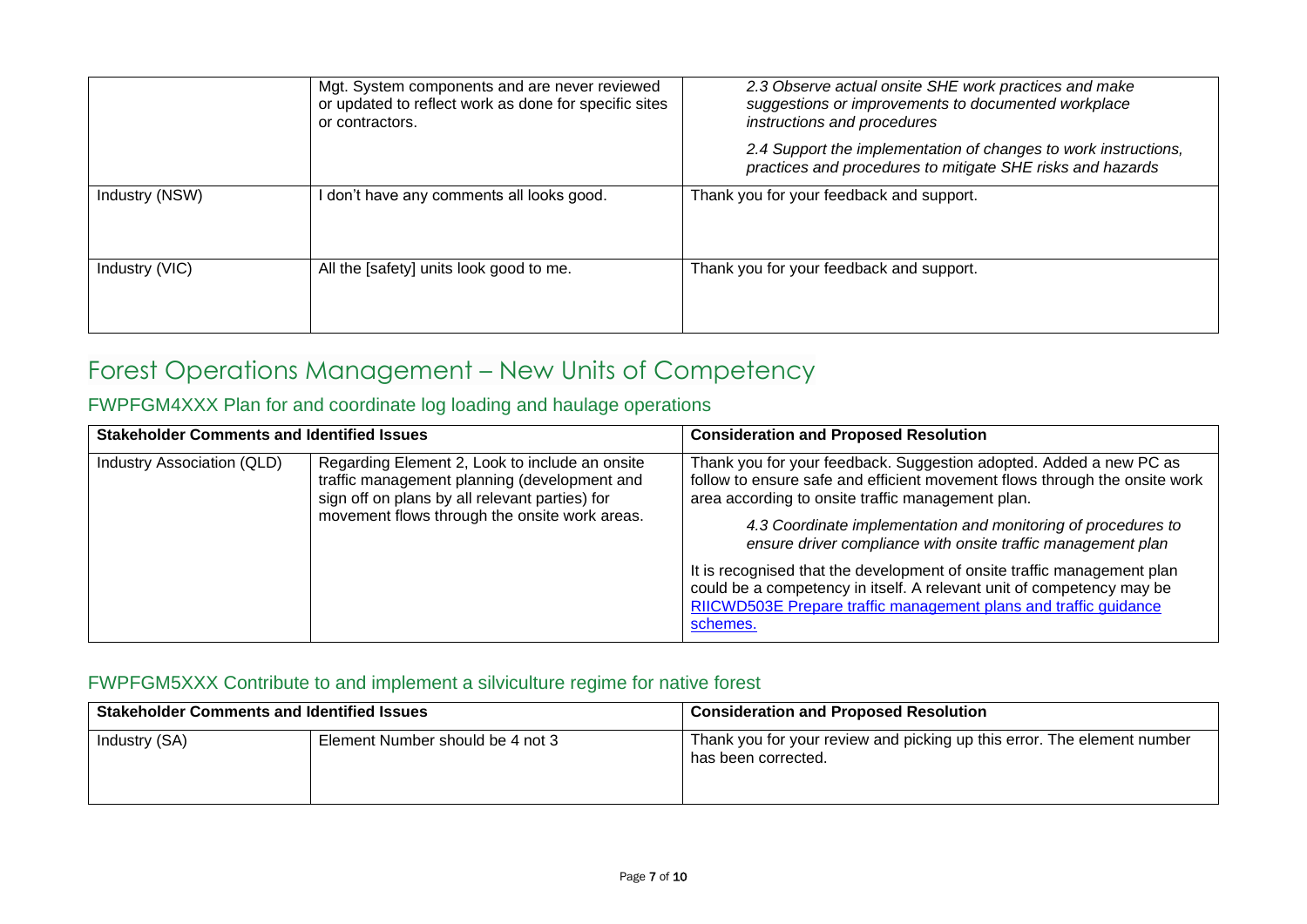| <b>Stakeholder Comments and Identified Issues</b> |                                                                                                                   | <b>Consideration and Proposed Resolution</b>                                                                                                                                                               |
|---------------------------------------------------|-------------------------------------------------------------------------------------------------------------------|------------------------------------------------------------------------------------------------------------------------------------------------------------------------------------------------------------|
| RTO (VIC)                                         | Add "or characteristics" to the name of Element 1                                                                 | Thank you for your feedback. Suggestion adopted - Element 1 has been<br>amended to read "1. Assess forest soil quality or characteristics"                                                                 |
|                                                   | Learner would need to know the soil classification<br>system used for soils types in order to use soil<br>maps    | Thank you for your comment. Suggestion adopted - KE has been amended<br>as follows:<br>techniques for interpreting soil maps including the soil classification<br>system                                   |
|                                                   | Linked to erodibility is the erosivity of rainfall on<br>covered (forest protected) and uncovered (bare)<br>soil. | Thank you for your comment. Suggestion adopted - KE has been amended<br>as follows:<br>erodibility and erosivity of different soil types including covered<br>(forest protected) and uncovered (bare) soil |

#### <span id="page-7-0"></span>FWPFGM5XXX Apply principles of forest science to optimise forest management practices

### <span id="page-7-1"></span>Forest Operations Management – Revised Units of Competency

### <span id="page-7-2"></span>FWPHAR4XXX Plan for and coordinate log recovery (hook tender)

| <b>Stakeholder Comments and Identified Issues</b> |                                                                                                                                                                                                                           | <b>Consideration and Proposed Resolution</b>                                                                                                                                                                                                                                                                                                                                                                      |
|---------------------------------------------------|---------------------------------------------------------------------------------------------------------------------------------------------------------------------------------------------------------------------------|-------------------------------------------------------------------------------------------------------------------------------------------------------------------------------------------------------------------------------------------------------------------------------------------------------------------------------------------------------------------------------------------------------------------|
| RTO (TAS)                                         | Why has this unit being downgraded to a Cer tIII<br>Because of the planning that has to be done in this<br>unit, it should remain as a Cert IV.                                                                           | Thank you for your comment. Earlier input requested that the hook tender<br>unit be moved to level 3, but you are correct – the unit content reflects an<br>AQF level 4. The unit title has been updated as follows to reflect the<br>content more accurately and AQF level 4 descriptor. The unit has also been<br>moved to the Certificate IV.<br>FWPHAR4XXX Plan for and coordinate log recovery (hook tender) |
|                                                   | Regarding Application - I don't think we need to<br>identify just a few who they will be supervising, it's<br>the whole operation that will be their concern<br>Add manufacturer guidelines to PC3.1, 3.2, 4.2 and<br>5.2 | Suggestion adopted.<br>Suggestion adopted.                                                                                                                                                                                                                                                                                                                                                                        |
|                                                   |                                                                                                                                                                                                                           |                                                                                                                                                                                                                                                                                                                                                                                                                   |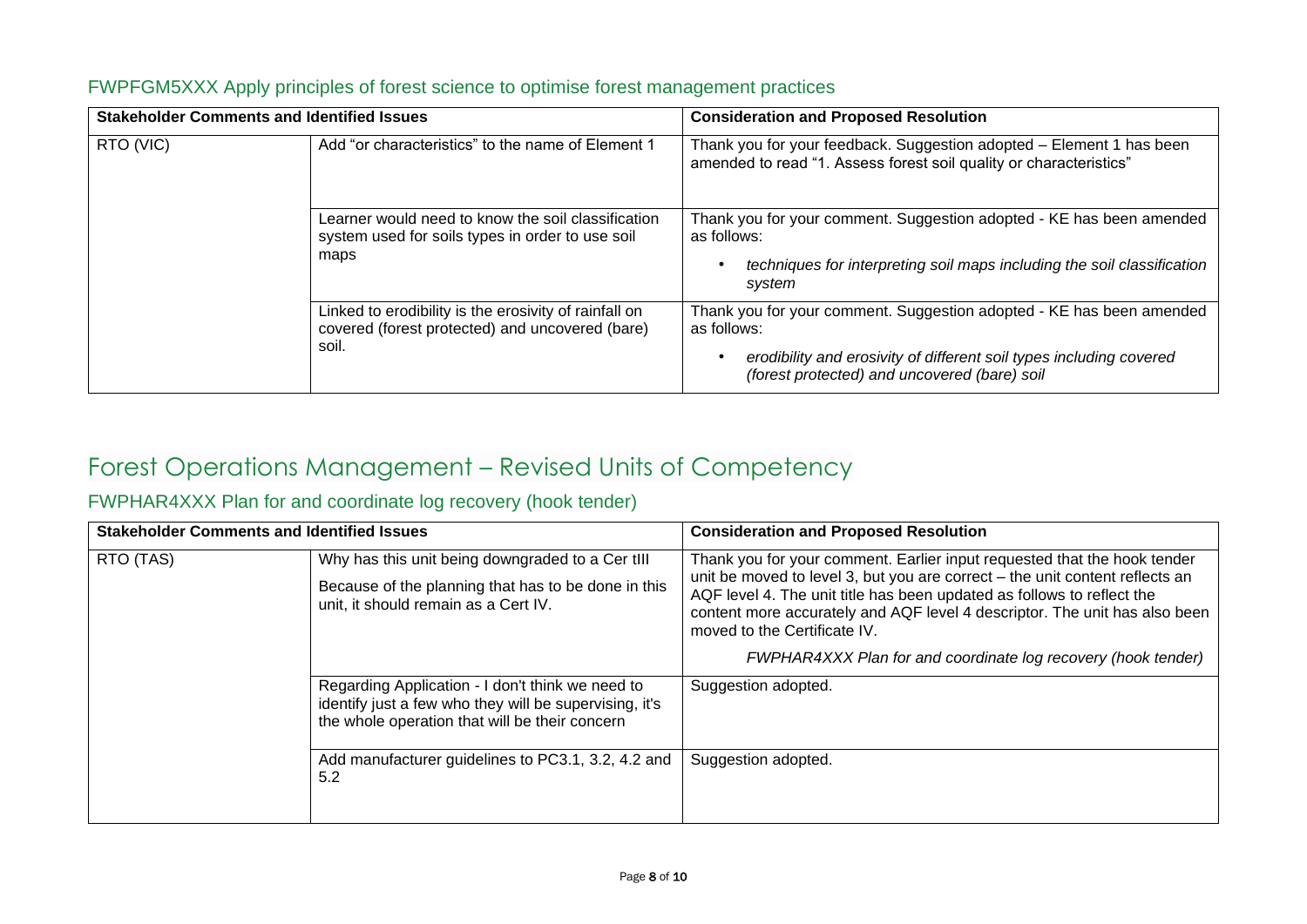| <b>Stakeholder Comments and Identified Issues</b> |                                                                                                                                                                                                                                                  | <b>Consideration and Proposed Resolution</b> |
|---------------------------------------------------|--------------------------------------------------------------------------------------------------------------------------------------------------------------------------------------------------------------------------------------------------|----------------------------------------------|
|                                                   | Add yarders in the title of Element 4.                                                                                                                                                                                                           | Suggestion adopted.                          |
|                                                   | Replace "breakout" with "production" in PC5.6                                                                                                                                                                                                    | Suggestion adopted.                          |
|                                                   | Remove "for four turns of felled logs" from PE. As<br>an assessor, you would need to assess the whole<br>operation instead of "four turns"                                                                                                       | Suggestion adopted.                          |
|                                                   | Regarding KE:                                                                                                                                                                                                                                    | Suggestions adopted.                         |
|                                                   | Remove "state and territory" and replace with<br>"industry". That way, if they don't have their<br>own code of practice, they can use a code<br>which complies to their industry.                                                                |                                              |
|                                                   | Remove "forest and farm settings" and replace<br>with "cable logging operations". This unit is<br>about cable logging operations, which may<br>differ from other "forest and farm settings"<br>environmental protection practises                |                                              |
|                                                   | Remove "method of" and replace with "cable<br>$\bullet$<br>system for"                                                                                                                                                                           |                                              |
|                                                   | This implies that the hooktender will need to<br>$\bullet$<br>explain the purpose (whats it do) and<br>features(what' it looks like). Remove "purpose,<br>features and operation of" and leave "Cable<br>logging systems and rigging components" |                                              |
|                                                   | Remove "running skyline". Mostly only used on<br>$\bullet$<br>"swing yarders". Replace with "north bend".                                                                                                                                        |                                              |
|                                                   | "spars" are a thing of the pass. To my<br>knowledge they are not used in our industry<br>anymore.                                                                                                                                                |                                              |
|                                                   | Remove "breakout process" and replace with<br>"production"                                                                                                                                                                                       |                                              |